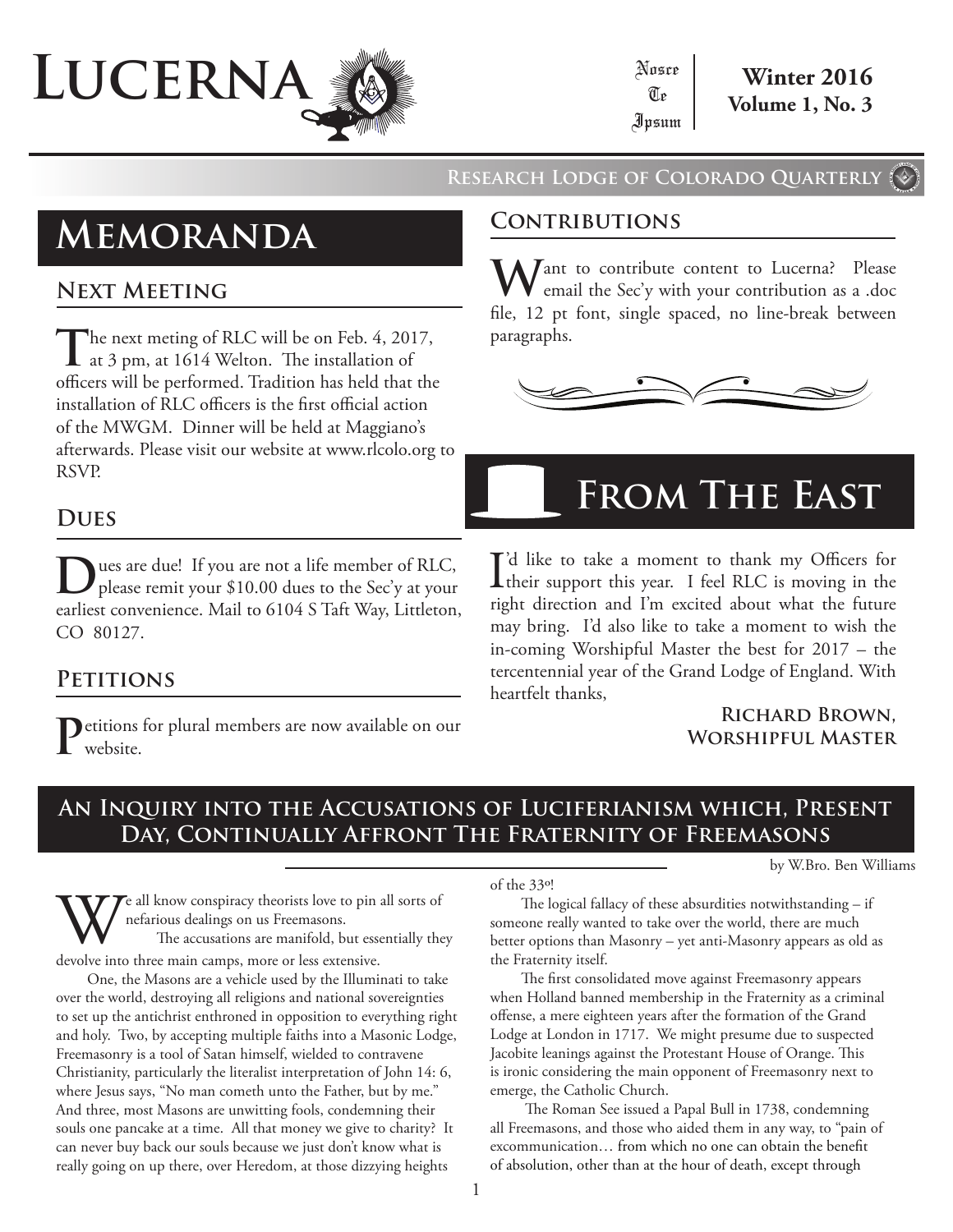#### Research Lodge of Colorado

Ourselves [Pope Clement XII] or the Roman Pontiff of the time."1

The main issue, it seems, was not devil worship or aspirations of global domination, but secrecy pledged under oath upon the Bible. This left the doors of the Society closed, except perhaps to overactive imagination.

This secrecy Clement is wont to interpret in light of John 3: 20, qui mala agit odit lucem – he who does evil hates the light. The assumption appears to be that, while the church can't prove there's anything nefarious ongoing, the fact that it's a secret means we Masons must be hiding something.

Pope Clement writes:

Thus these aforesaid societies or conventicles have caused in the minds of the faithful the greatest suspicion and all prudent and upright men have passed the same judgment on them as being depraved and perverted. For if they were not doing evil they would not have so great a hatred of the light.

Clement goes on to authorize his underlings, including the Inquisition, to "pursue and punish them with condign penalties as being most suspect of heresy."2

By his own pen, he bases his contempt on "rumors" and "common gossip" and authorizes use of "condign penalties", a.k.a. "torture" at the hands of the Inquisition, because we Masons are "most suspect of heresy."

One might ask, then, whether or not Freemasonry weighs the same as a duck?<sup>3</sup>

And the scales were certainly mercilessly applied. Testimony is extant from John Coustos, for example, a Swiss Jeweler who, after founding a Lodge in Lisbon, suffered at the hands of the Inquisition for over a year before being released in 1744 by intervention of King George II of England. According to his own testimony he was tortured on at least nine occasions. But he was luckier than some of his Brethren, who met the gallows and hanged the year before.<sup>4</sup>

1 *In eminenti apostolatus specula*, Clement XII, April 28, 1738 2 Ibid.

3 See Monty Python's *Monty Python and the Holy Grai*l, released May 23, 1975 4 Coil's Masonic Encyclopedia, Henry Wilson Coil, Macoy Publishing & Masonic Supply Co., Inc., 1996, pg. 56

The main complaint of the Inquisition, it seems, was use of Biblical lore in a format unrecognized and unsanctioned by the Church. This was blasphemy. And such Biblical injunctions were commonplace in the early Operative Craft. We know, for example, from Etienne Boileau, Provost of the Corporations of Paris, from his Code of the Usages and Customs of the Masons, the Stone Masons, the Plasterers, and the Mortarers, collated c. 1260 at Paris by order of King Louis IX, that the Operative Craft guilds made use of oaths as early as the high middle ages.<sup>5</sup>

In a time when literacy was a luxury enjoyed by a ruling class, use of mystery plays for instilling moral teachings was everywhere remarkable. The Noachite Rite of early Masonry, from which John Coustos's Masonry no doubt evolved, for example, owes much to the mystery plays of the preceding age. So it should come as no surprise, really, that obligations and ritualistic initiations that acted out Biblical scenes were part and parcel of the early Speculative Craft.

Clement XII's ban on Masonic membership would be ratified by Popes Benedict XIV, Pius VII, Leo XII, Pius VIII, Gregory XVI, and Pius IX. But still, the charge remained that Freemasonry concealed its membership from the world and therefore must dwell in the shadows.

But a century later, Pope Leo XIII wrote Masons were now working to "overthrow…that whole religious and political order of the world".6 But not really finding much proof of this, he goes on to add that the "Masonic federation is to be judged not so much by the things which it has done, or brought to completion, as by the sum of its pronounced opinions."7

Again, if she weighs the same as a duck… she must be a witch!

So what are these opinions by which Freemasonry is to be judged and by which our overarching disruption to the "whole religious and political order of the world" may be exposed? By Leo's own admission in his encyclical, Humanum Genus, "natural philosophy", Humanist reason, popularized in the Enlightenment, and not by any means peculiar to Freemasonry. Leo's

5 See *The History of Freemasonry, Its Antiquities, Symbols, Constitutions, Customs, Etc*., Robert Freke Gould, Vol. I, London, 1883, pg. 198

6 *Humanum Genus, Pope Leo XIII, Rome, April 20, 1884.* 7 Ibid.

entire attack on Masonry is based against the humanist idea that, the "Church and State ought to be altogether disunited" which, from the modern perspective at least, certainly seems like a good idea.

Thus, unequivocally, earliest anti-Masonry, arising in the century after the iconic meeting at the Goose and the Gridiron pub, seems entirely fixed against the secrecy of Masonic members, the oaths and obligations binding men together, and the meeting of men to discuss subjects other than Church Canon.

In the US, the formation of the Anti-Masonic Party in 1828, the only major third party to emerge in the US, bespeaks concerns that in-dealing and Masonic nepotism were polluting the political process here.

Rallied by the disappearance and suspected death of Masonic exposer, William Morgan, in 1826, the Anti-Masonic Party rose to prominence in opposition to the candidacy of M. W. Bro. Andrew Jackson. But the furor was oriented at the influence Masons could disproportionately wield in favor of their Brethren. This is a similar concern as for the Church, only the party affected in this instance is the State, but the charges leveled are nonetheless almost equivalent. Significantly, devil worship is not one of them.

For almost two-hundred years, then, after the formation of the first Grand Lodge in England, accusations of devil worship and luciferianism were not overtly made. Not until the turn of the 20<sup>th century, when the</sup> work of a self-confessed hoaxer, Leo Taxil, was seized upon by every anti-Masonic enthusiast the world over, does this peculiar strain of anti-Masonry appear on the record.

We have to look at this hoax, because almost all the luciferian madness hinges upon it.

Léo Taxil was one of several pseudonyms for Marie Joseph Gabriel Jogand-Pagès. He was a French journalist and staunch anti-Catholic. He pretended to convert to Catholicism in the latter 19th Century, and famously wrote against Freemasonry under various names (about the time of the Pope Leo XIII's Humanum Genus, as it happens) alleging preposterous crimes at the door of the Lodge; amongst these, accusations of devil worship.

Taxil claimed to have a written confession from one Diana Vaughan, detailing her libidinous involvement with a Satanic cult connected to a Masonic lodge.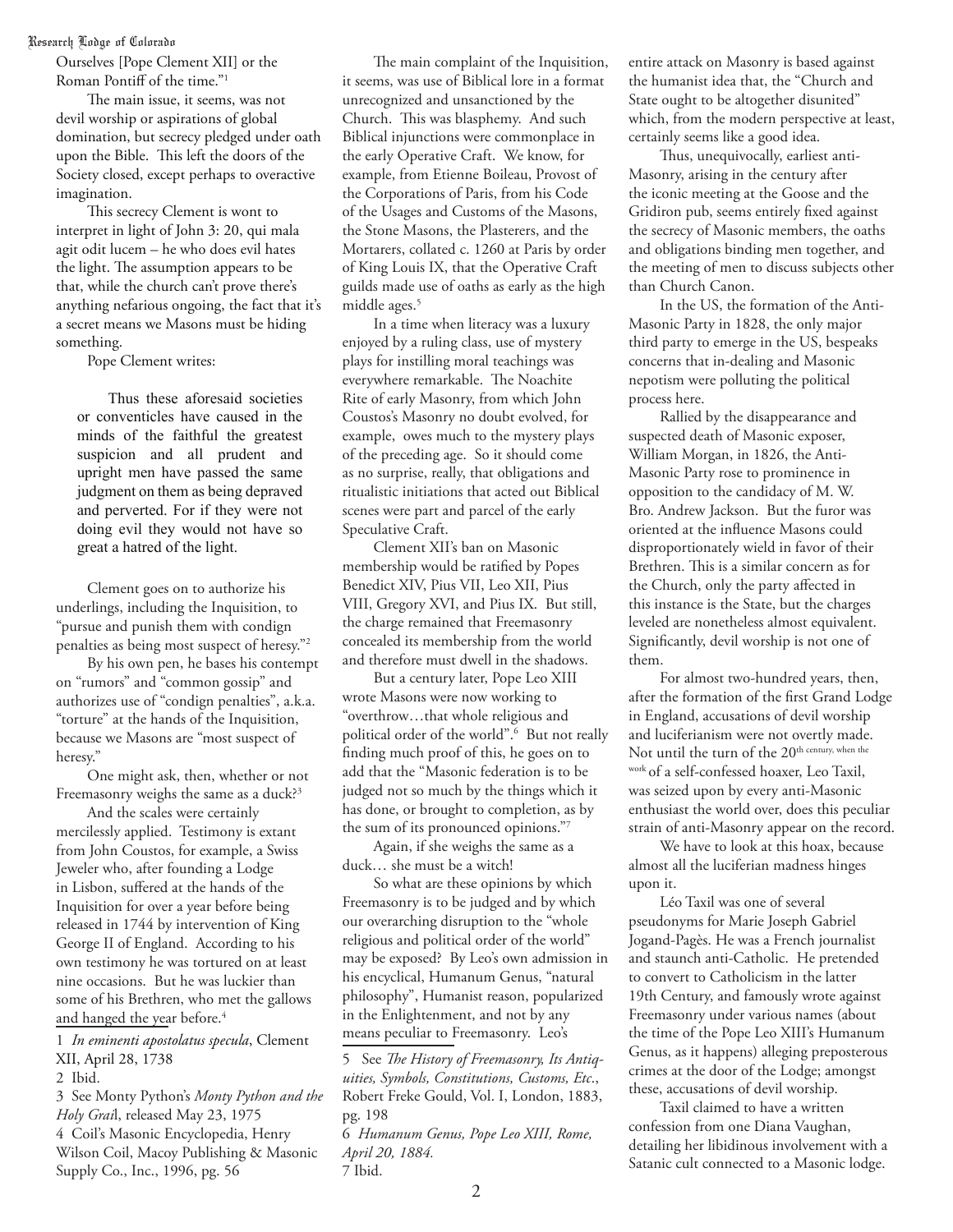In April 1897, at a convention assembled specifically to introduce Diana Vaughan in person (her phantom had risen to some notoriety by this time), Taxil surprised everyone by confessing that Vaughan, and in fact the whole of his anti-Masonic propaganda, was just a hoax, deliberately devised to expose both the contumacy of the Church and the ridiculousness of the Fraternity.

It was too effective a campaign, though – despite his own public confession this myth remains alive today, ardent with the simpleminded awash in false opinions, absurdity and longing.

A fine example of the evolution of this luciferian lie among anti-Masons is evinced in transmission from one of Taxil's pamphlets. 8 Taxil claims to expose a nefarious letter written by none other than Albert Pike to an Italian politician, Giuseppe Mazzini. The letter, the pamphlet says, stressed designs for dismantling the Catholic Church and proves a Masonic conspiracy to secularize the world.

Then, in 1925, Taxil's pamphlet is cited as fact by Cardinal Rodriguez of Chile in his book, The Mystery of Freemasonry Unveiled. Rodriguez elaborates the lie, bringing the secular designs in the pamphlet to bear on the Bolshevik uprising in Russia at that time. Now Pike's plan suddenly includes Communism. Cardinal Rodriguez embellishes further, the letter, he claims, is in the property of the British Museum in London (it isn't). The letter is never specifically cited, only contextually referenced in support of the divisive narrative Rodriguez allows.

Then, in 1956, Rodriguez is cited in the book Pawns in The Game, by guy Carr. Carr also outlines what the letter says, without actually citing it. With Carr driving the lie, the letter now morphs into a massive plot aimed at global domination to enthrone the antichrist over his New World Order. According to Carr, Pike told Mazzini the Illuminati would instigate three world wars to bring about this ultimate aim – a fitting paranoia for the 1950s, but one not mentioned at all in either of the earlier iterations of the lie.

Today, in 2016, you can actually read the letter online! It is interesting to note terms, such as "Nazi Party", not used until

after Pike's death. Of course, Pike, as a grand wizard of the black arts, probably drew these words from some black obsidian plate….

It is dumbfounding how some people grow delusions like rose gardens, and defend them as if defending their life's work. (In some cases, it actually is). The lie is powerful when the liar wants to believe it. But it is insurmountable when it defines the liar.

If there is a luciferian conspiracy, I venture such zealous self-righteousness as comes from these conspiracists would serve it well.

I will leave you with the words of Leo Taxil himself, from an interview with National Magazine in 1906. In so doing we will come to realize that Taxil's not the one to blame, but, alas, as is all too evident presently, a somnambulist public.

The public made me what I am; the arch-liar of the period for when I first commenced to write against the Masons my object was amusement pure and simple. The crimes I laid at their door were so grotesque, so impossible, so widely exaggerated, I thought everybody would see the joke and give me credit for originating a new line of humor. But my readers wouldn't have it so; they accepted my fables as gospel truth, and the more I lied for the purpose of showing that I lied, the more convinced became they that I was a paragon of veracity.

Then it dawned upon me that there was lots of money in being a Munchausen of the right kind, and for twelve years I gave it to them hot and strong, but never too hot. When inditing such slush as the story of the devil snake who wrote prophecies on Diana [Vaughn]'s back with the end of his tail, I sometimes said to myself: 'Hold on, you are going too far,' but I didn't. My readers even took kindly to the yarn of the devil who, in order to marry a Mason, transformed himself into a crocodile, and, despite the masquerade, played the piano wonderfully well.

One day when lecturing at Lille, I told my audience that I had just had an apparition of Nautilus, the most daring affront on human credulity I had so far risked. But my hearers never turned a hair. 'Hear ye, the doctor has seen Nautulius,' they said

### **RLC Officers 6016 A. L.**

| W.M.  | <b>Richard Brown</b><br>c. (303) 503-6748<br>richardbrown@aol.com       |
|-------|-------------------------------------------------------------------------|
| S.W.  | <b>Brad Pollard</b><br>c. (303) 918-6185<br>bradley pollard@juno.com    |
| J.W.  | <b>Bruce Lawlor</b><br>c. (720) 618-5468<br>b.lawlor@comcast.net        |
| Tres. | <b>Chuck Downing</b><br>c. (970) 390-1325<br>chuckdowning@earthlink.net |
| Sec'y | <b>Ben Williams</b><br>c. (859) 361-2292<br>orionsg8@mac.com            |
| S.D.  | <b>Peter Preston</b><br>c. (719) 651-9742<br>co77345llc@yahoo.com       |
| J.D.  | <b>Marty Sugg</b><br>c. (303) 588-9441<br>msugg@wkre.com                |
| S.S.  | <b>James Rangel</b><br>c. (720) 838-4991<br>jjrangelus@yahoo.com        |
| J.S.  | <b>Patrick Dey</b><br>c. (803) 240-2442<br>saint.patrick.dey@gmail.com  |
| Mar.  | <b>Alex Perez</b><br>c. (720) 877-5007<br>xlazerep@gmail.com            |
| Chap. | Jerry Rice<br>c. (303) 279-7070<br>jrice279@aol.com                     |
| Tyler | <b>John Balzer</b><br>c. (303) 949-3887<br>irbalzer51@hotmail.com       |
|       |                                                                         |

with admiring glances. Of course no one had a clear idea of who Nautilus was I didn't myself but they assumed that he was a devil. Ah, the jolly evenings I spent with my fellow authors hatching out new plots, new, unheard of perversions of truth and logic, each trying to outdo the other in organized mystification. I thought I would kill myself laughing at some of the things proposed, but everything went; there is no limit to human stupidity.<sup>9</sup>

<sup>8</sup> See *Le Palladisme by Domenica Margiotta, 1895, pg. 186. Cited at* http://wideshut. co.uk/albert-pikes-3-world-wars-letterhoax-wideshut-webcast/. Accessed Sept. 11, 2016.

<sup>9</sup> *National Magazine, Vol. 24, May 1906, Pg. 160-161.*